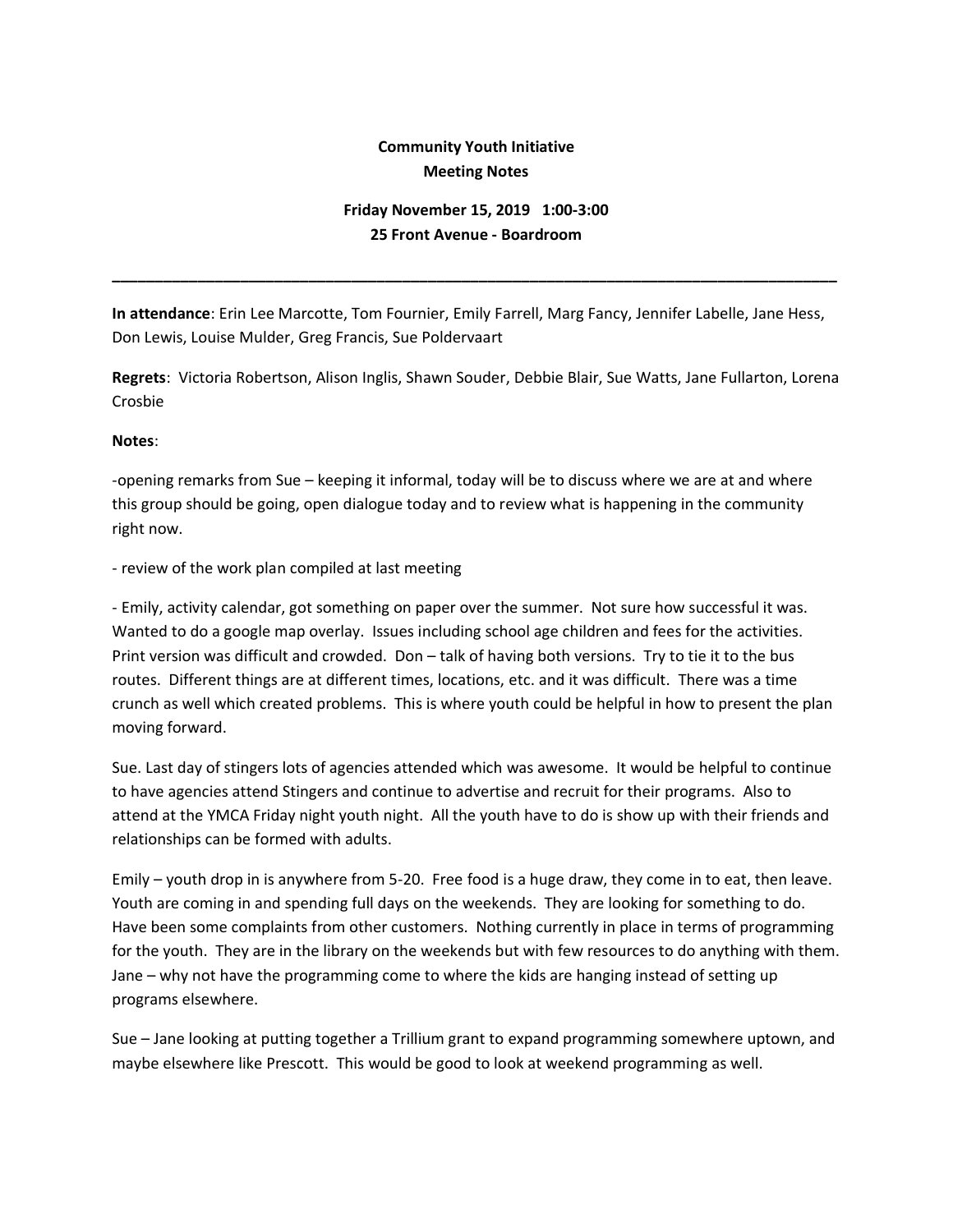Next steps – subgroup about coordinating resources for continued youth programming (information gathering). Need to get feedback from youth on what platform would be best to get the word out.

Marg – talking to Rob Adams (YMCA) re: the first night was 40ish kids and second week was 80ish.

Emily – Library has limited capacity to host (30ish kids) due to noise zoning within the library and not wanting to disrupt other customers.

Jane – in talks with TKOK and 4 community conversations are going to happen – if we have some questions/information this might be a good opportunity to gather more info.

Emily – What deters youth from going to certain places? Good question to ask…

Sue - Need to ensure we are filling gaps vs duplicating events

Emily – what exactly is our definition of youth? What is the age range? Broader definition is better.

Tom – City has done work on tree trimming, improved lighting, expanded wi-fi throughout the downtown area. Wi-fi access would be good info to share with youth. MDS, meeting this morning about Harm Reduction. Good progress on harm reduction, needle pickers, education. Police Services Board had been in support of it (passed in June). Cameras at Hardy Park. The drug problem is the worst it has ever been.

Sue – a smaller group has recently come together to do a community VTRA. What we learned was that by sharing information we discovered a lot more that if we weren't able….good things, to make sure the youth we are dealing with all have someone attached to them, we know that communication is key and brings everyone to the table. Everyone has a piece of information that in itself is not big, but when all the pieces are put together we can see a bigger issue that needs to be addressed. There is a need for education on healthy relationships as concerns have come up about sexual activity, HT, etc.

Don – education needs to happen at an earlier age as some of the youth we are dealing with are getting younger. Tom – drugs are a concern.

Emily – could host for public info sessions. Could reach out to other libraries as well.

There is far-reaching access to the Facebook Live forums. Sue – important to have different way to disseminate these messages. Also a need to ensure the youth are accessing the services in a way that they can. Very important that youth have access to those healthy adult connections otherwise they will seek out unhealthy relationships/contact.

Jennifer –what was the impact of those previous messages? Did we see a reduction? Something we should look into before simply putting out another message about Meth. Maybe we should put out a more generalized message that encompasses all the drugs. Tom – the issue with that is we don't want to clump certain drugs together ie cannabis edibles and fentanyl.

Sue – Jane to lead another group on drug education.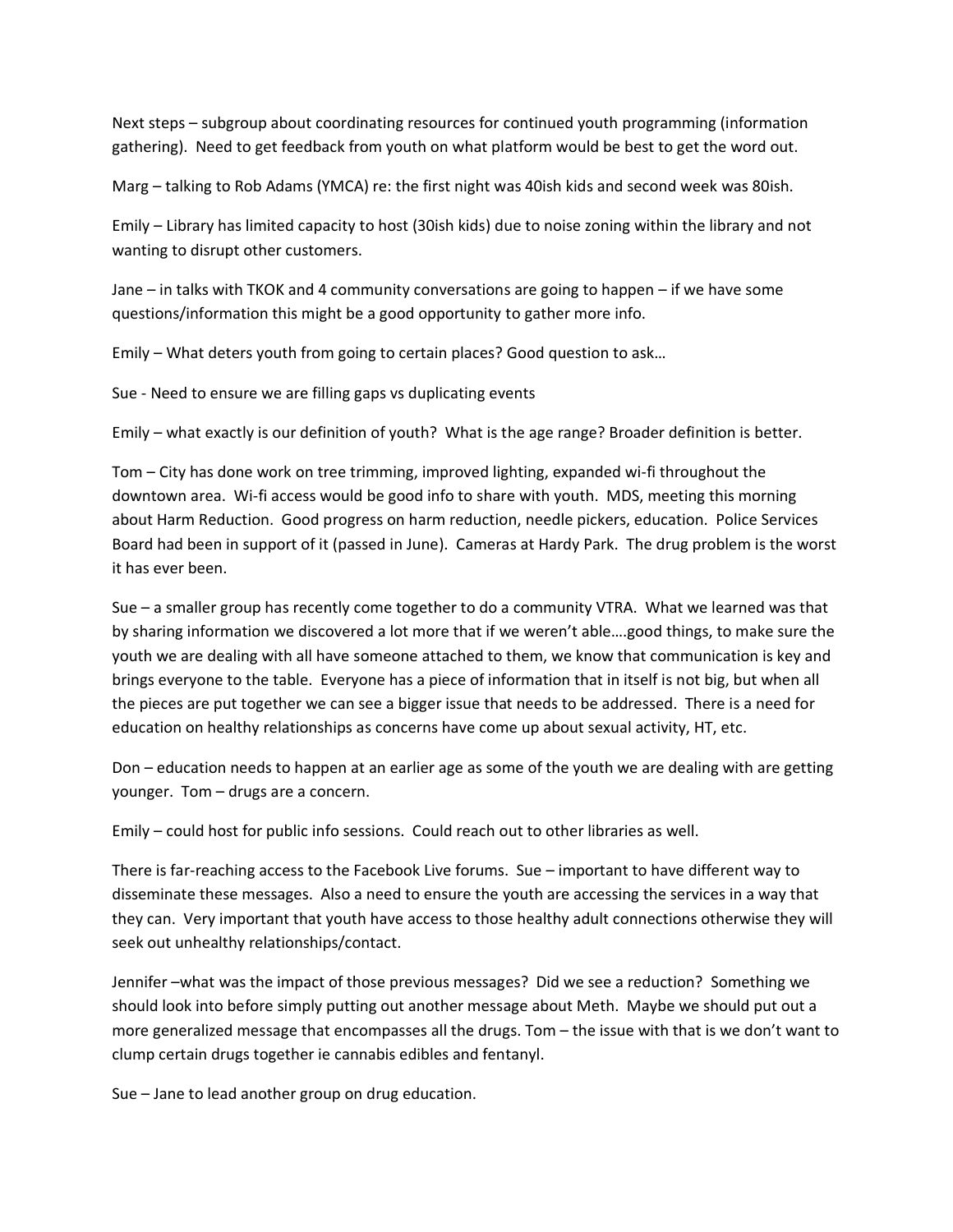Erin Lee – there is a need for a tool for front line workers to access all this information ie drug info, HT signs, etc.

Would be good to gather info on who is doing what in terms of programming.

Don to take the lead with Victim Services on the education piece.

Emily – winter places to be should be something we are prioritizing.

Transportation – Sue P. issue came up about bussing for youth night from the north end of the city.

Jane – discussions have been had. Leigh Bursey is putting it forward that city provides access to transportation.

Marg – review of June meeting – Cam was to take the request of bussing to the task force that was supposed to report in September in order to get it into the next budget. \*Marg to follow up with Cam and Jane Fullarton about where that conversation and request stands.

Sue P – After School Program (Stingers) – we have a grant put in. We have funding until Christmas and have a grant that would allow us to run it for a longer period of time in the interim while other groups are figuring out their things. It has been very useful that agencies have been showing up to support. Lots of contributors like library, etc. YJC will be bringing VR to Stingers.

Louise – Terry G started "Google Club". Kids sign up for a couple activities each time. First time had about 46 kids. Terry will be looking at tapping into different agencies to drop in and mingle and offer support for the program. It just started 2 weeks ago.

Jane – there is money available that hasn't been tapped. It sounds like there is a need and enough stuff going on to create some sort of "menu" about what's going on.

Sue – question, what if we can use some of the money out there for a group (ie Making Play Possible) that can be used to sponsor a group of kids to do something as opposed to just one youth to do one activity.

Jane – looking at the 'triangle' we need to focus more efforts and funding to the programming piece as opposed to the higher tier.

Sue – there is a place for us to look at the funding. As a collective these is an opportunity to fundraise, etc in a collective way.

Sue – is aware of other communities that have a Youth Outreach Worker.

Sue – addictions services for youth has been an ongoing discussion – still barriers to access services ie waiting in the waiting room, not being able to access services right away. Can reach out to Shawn Sauder who can "make things happen" if this issues comes up.